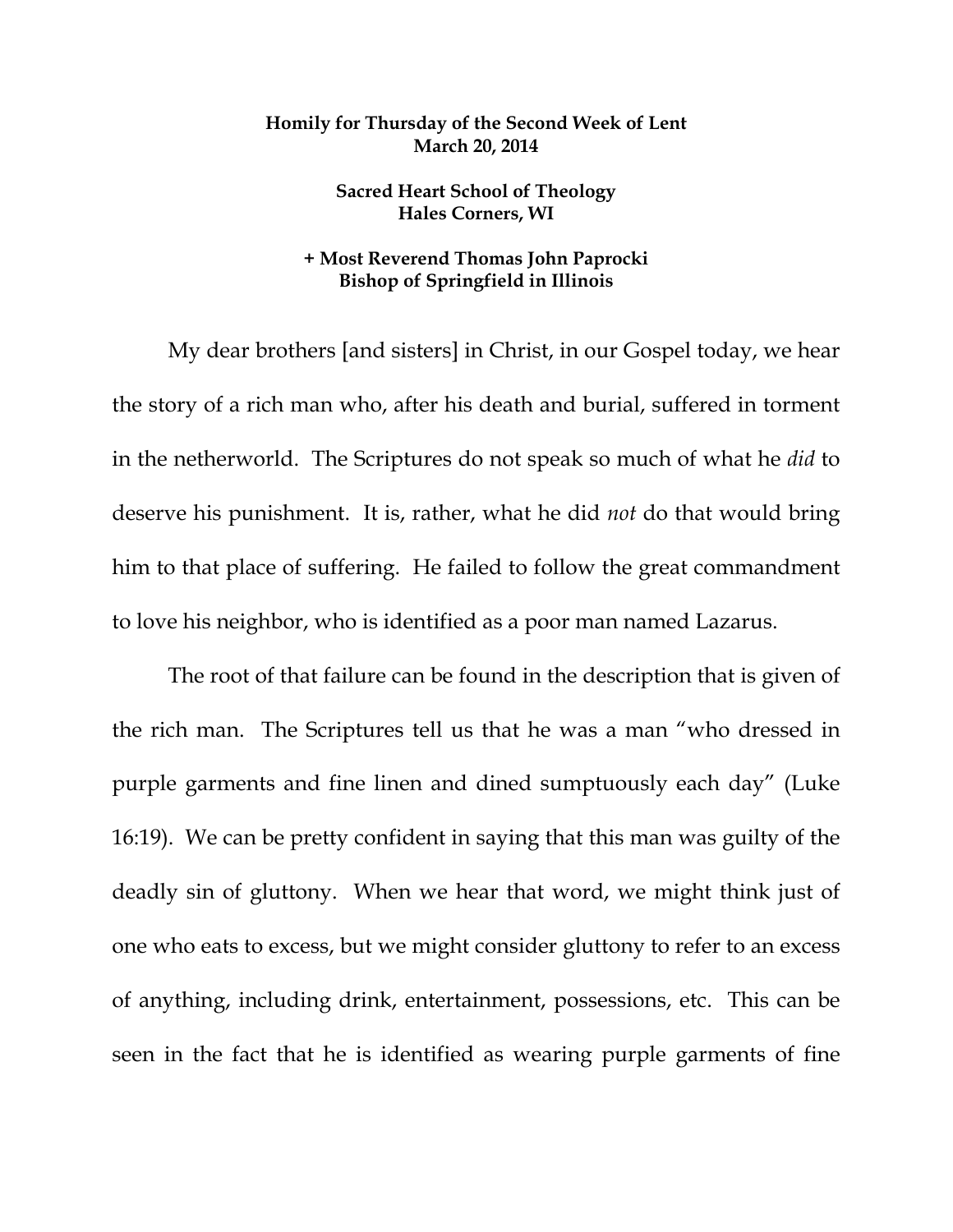linen. Pope St. Gregory the Great comments on this point by writing:

Now if the wearing of fine and precious robes were not a fault, the Word of God would never have so carefully expressed this. For no one seeks costly garments except for vainglory, that he may seem more honorable than others; for no one wishes to be clothed with such, where he cannot be seen by others.<sup>1</sup>

Being so completely focused on the disordered attachment to his own appetites and passions had the result of the rich man being so self centered that he was not able to see what was taking place around him, particularly the suffering of this poor man lying at his very door.

 We must be ever attentive to how easy it is for us to become slaves to our senses and our various appetites. As mentioned, it is not enough just to watch how much we eat and how much we drink; gluttony is even farther reaching than that. In *The Screwtape Letters*, C.S. Lewis describes a type of gluttony as "a desire to have things exactly our way." He gives the example of food having to be prepared just right, or in just the right amount, but it isn't limited to food. We might complain about unimportant defects in a product, the temperature in the room, or the color of a laundry basket. There is a certain amount of discomfort to be expected in life, but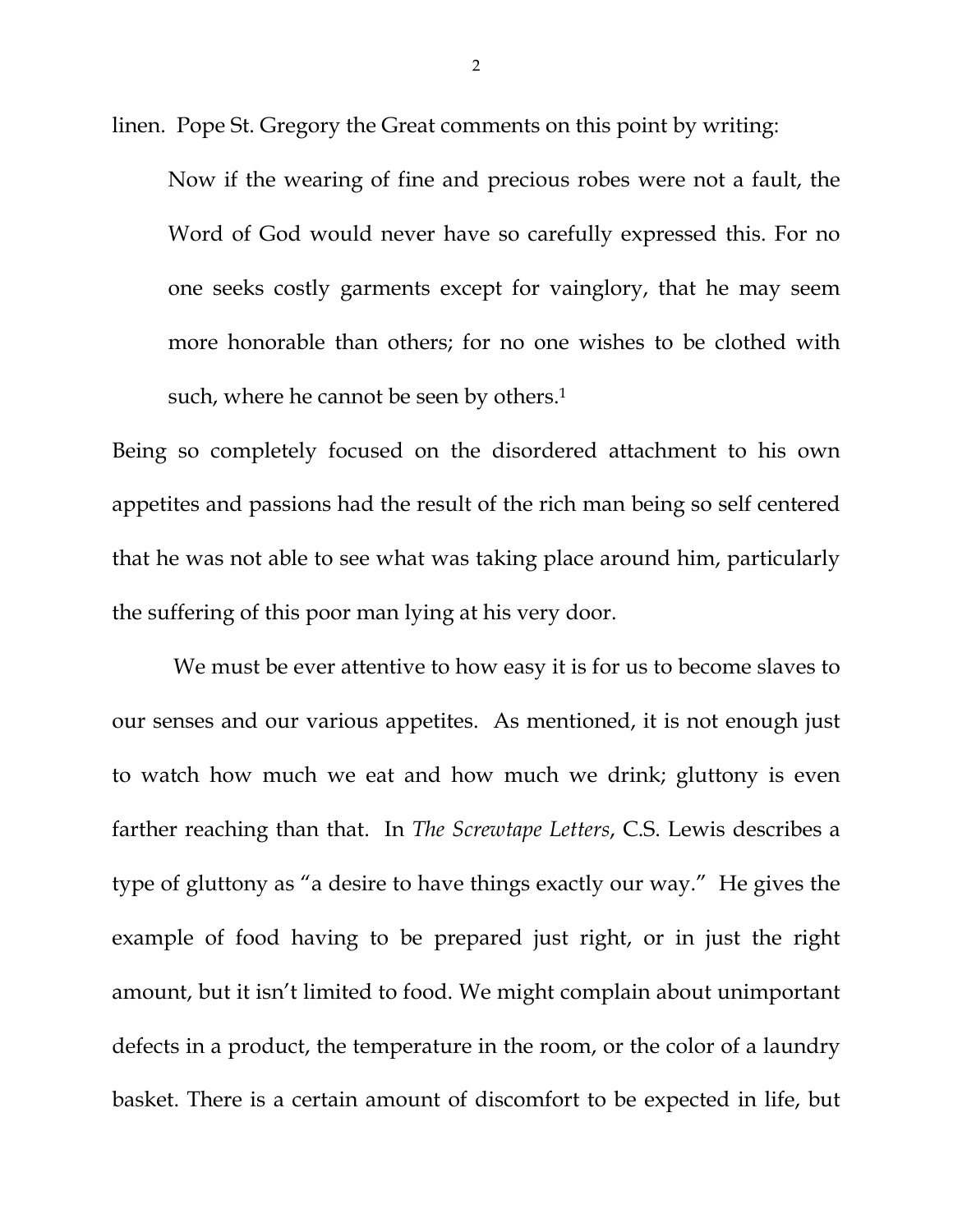the glutton will have none of it. Instead of becoming strong by suffering the minor inconveniences of life, the glutton insists on being pampered.

 Lent is a privileged time that the Church offers us to combat these defects in our lives. We are invited to make sacrifices for the purpose of putting to death those inordinate desires of both body as soul so as not to become slaves to them. Reflecting on the lesson from the Gospel, we can see how the elimination of those unhealthy appetites can help us to turn our gaze outward to see the needs of others, not being so consumed with satisfying our own selfish desires. Having practiced this self-denial, we become open to more authentically practice another traditional Lenten practice, that of almsgiving.

 All Christians are invited to live the virtue of temperance which is defined in the Catechism as "the moral virtue that moderates the attraction of pleasures and provides balance in the use of created goods."2 Practicing this virtue will yield benefits physically and spiritually, both now and in eternity. Those who are able to control themselves with regards to these appetites are able to focus their attention and energy on those things which are of the highest importance in seeking to live a life of holiness.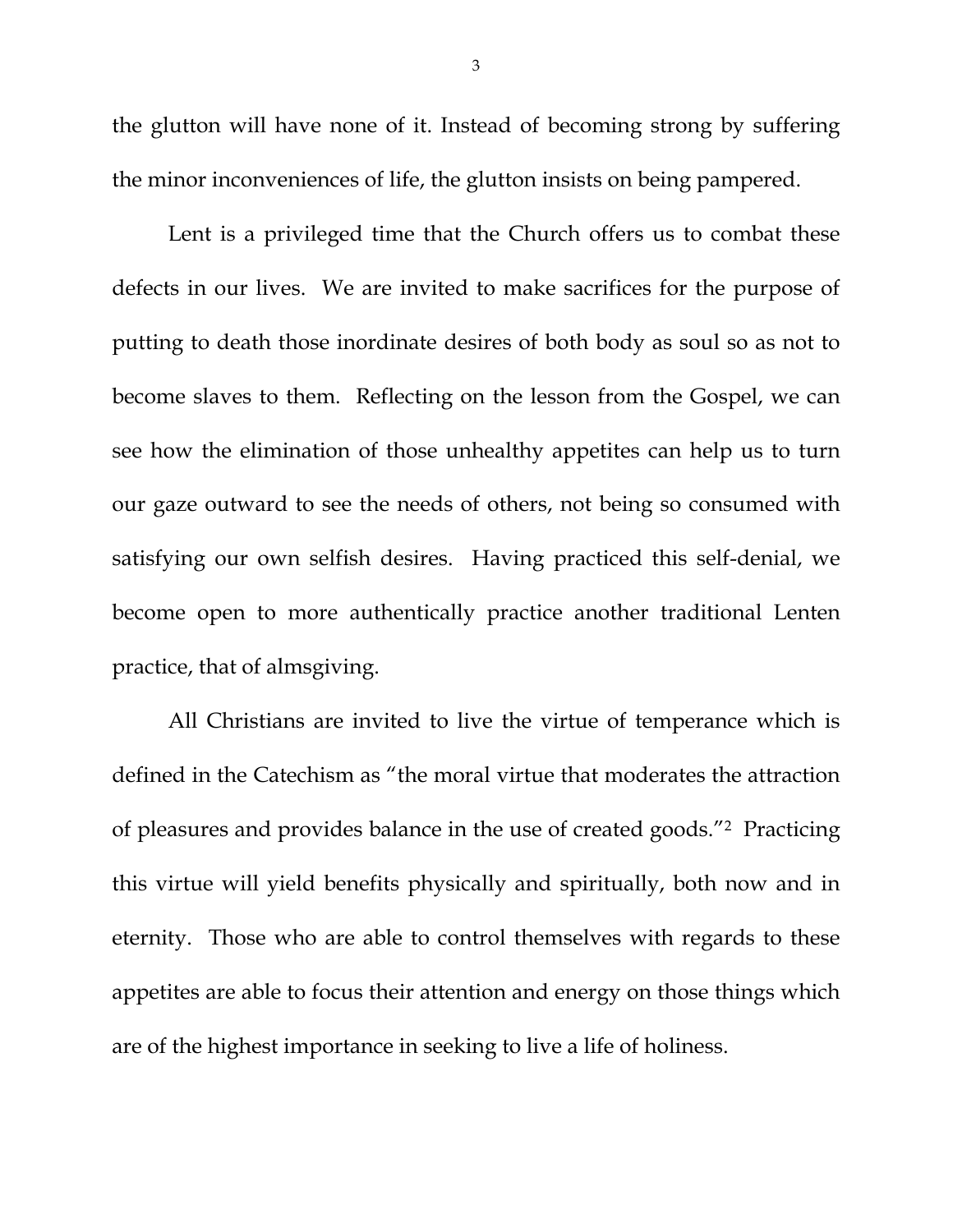As men preparing for Holy Orders, it is important to give serious attention to rooting out these areas of weakness. The priest is called to offer a total gift of self to the Church and to those to whom he is called to minister. Being too attached to our own interests and passions drains us of the energy that our people deserve to have directed toward them. A lack of temperance can cause us to place our own wants, our own comforts, or own wills before the will of God and the needs of His people, thus rendering us less effective instruments of His grace and mercy.

 This is not to say, of course, that we should totally forget ourselves and the legitimate needs that we have for rest, exercise, and nourishment. We must practice good stewardship of the body, for it is an essential part of who we are as human beings. The challenge, though, is to ensure that our motives do not become self-serving but that we seek these things for the sole purpose of giving glory to God and working more energetically for the salvation of souls.

 As we continue our celebration of the Eucharist this morning, may we be mindful of those areas in our lives where we still find ourselves struggling to maintain a proper balance. Let us ask, that as we are nourished with the Bread of Life, we may have the strength to more

4